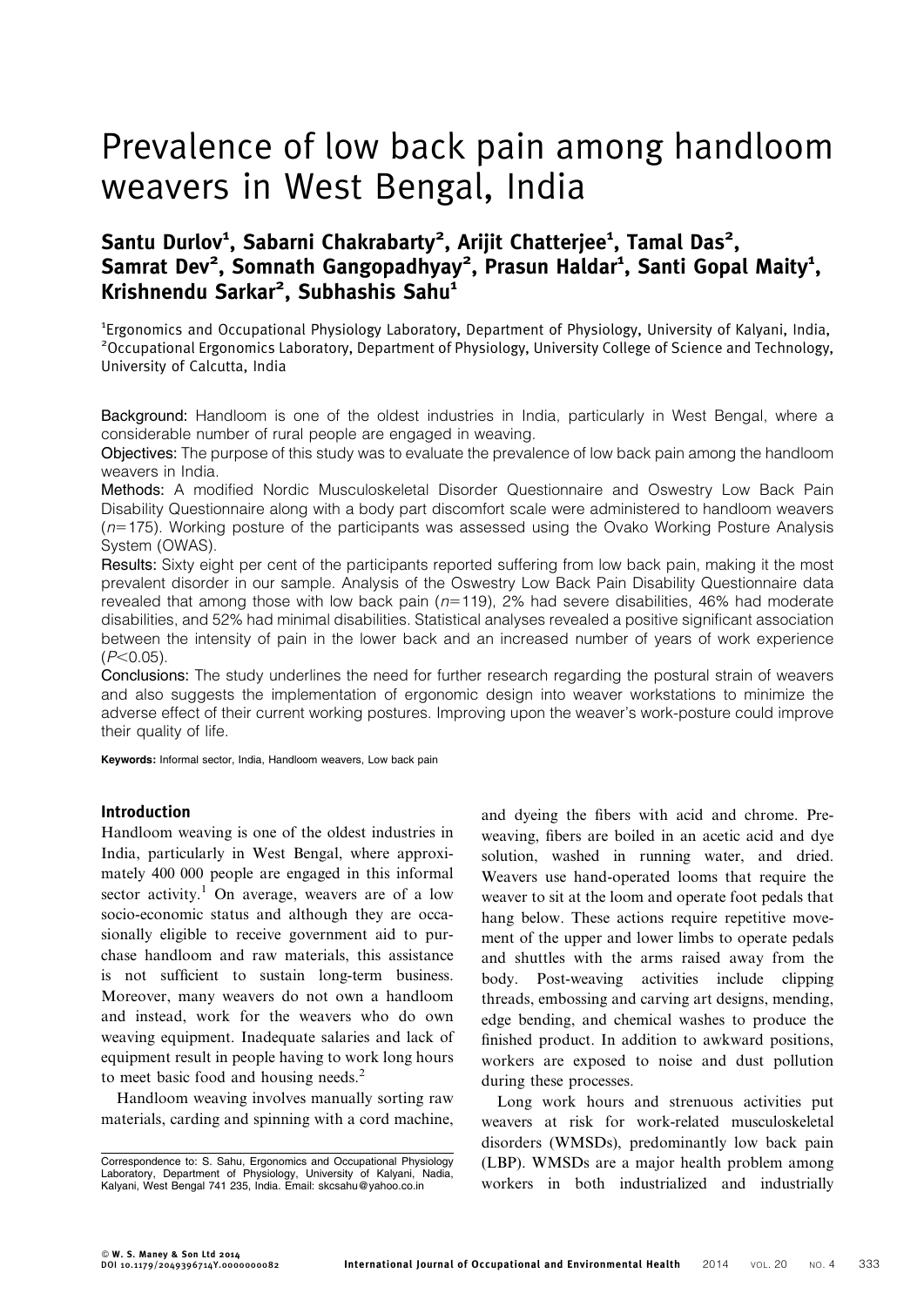developing countries.<sup>3,4</sup> Previous reports suggest that Indian handloom weavers have a high prevalence of pain.2,5 Studies in Iran with workers in the carpet weaving industry have found a high prevalence of musculoskeletal problems due to working postures, poor tool (loom) design, long hours, repetitive work, and seat type. $6,7$ 

Studies with other unorganized worker populations suggest that low back pain is a common problem in the informal sector. A study among brick and construction workers in West Bengal, India found that more than 80% of female workers complained of back pain.<sup>8</sup> Moitra et al. found that in West Bengal, India among 120 male goldsmiths, 43.8% reported low back pain.9 Sahu and Sett reported that the percentage of WMSDs were high among male jute hacklers (i.e. the jute mill workers who sorted out the jute bundles) (92.5%) of West Bengal.<sup>10</sup>

The aim of this study was to evaluate the prevalence of LBP among handloom weavers in West Bengal, India. There is a dearth of knowledge regarding the postural strain of weavers in this region. With such a large number of rural workers involved in this profession, minimizing the occupational hazards through improved workplace ergonomics will increase work efficiency, production, and workers' quality of life.

# **Methods**

#### Study participants

For the purpose of this study, self-employed handloom weavers were selected using a simple random sampling method. The names of all the weavers who were eligible for the study were written on small pieces of papers. From these pieces, 175 weavers were randomly selected by lottery system. The investigator explained the aims of study to these weavers in layman terms.

Inclusion criteria for the participants included having worked for a minimum of 5 years as a weaver. Weavers were excluded if they reported a previous history of occupational injury. Ethical approval for this study was obtained from two institutional ethical committees: the University of Calcutta and

Departmental Research Committee, University of Kalyani.

#### Data collection

The height and weight of participants were measured with an anthropometer and weighing scale (scale in kilogram) and the Body Mass Index (BMI) was computed.<sup>11,12</sup>

A modified Nordic Musculoskeletal Questionnaire was administered to participants.<sup>13,14</sup> The questionnaire was modified to be administered orally to meet the literacy needs of respondents. The Oswestry Low Back Pain Disability Questionnaire was administered to the subpopulation of weavers who reported experiencing low back pain on the modified Nordic questionnaire.<sup>15</sup>

### Posture analysis

Working postures of weavers were analyzed in the laboratory using the Ovako Working Posture Analysis System (OWAS).<sup>16</sup> Observations were made multiple times during the cycle of a particular task. The most commonly held postures were used for postural analysis in every participant.

#### Statistical analysis

Data were analyzed using the statistical package SPSS version 20. Analysis included calculation of the means and standard deviations for physical parameters. The weavers were divided into three different groups based on their working experience: 5–15 years; 16–25 years; and 26–35 years. Analysis of variance was used to test for significant difference between the three working experience groups. Chi-squared analysis was used to test for associations between the occurrence of pain symptoms and years of working experience.

## Results

# Demographics

Demographic data of the study population, including age, weight and height, BMI, and regular working hours by years of experience, are provided in Table 1. On average, participants had worked  $16.2 \pm 7.3$  years and had a regular daily work schedule of  $10.0 \pm$ 2.9 hours. All participants reported working 7 days a week. Analysis of variance analysis showed no

Table 1 Demographics of the study population  $(n=175)$ 

|                       |                      |               |               |           | 5-15 years ( $n=93$ ) 16-25 years ( $n=57$ ) 26-35 years ( $n=25$ ) F value* Significance ( $P < 0.05$ ) |
|-----------------------|----------------------|---------------|---------------|-----------|----------------------------------------------------------------------------------------------------------|
| Age (years)           | $27.4 + 5.6$         | $39.5 + 5.5$  | $46.2 + 4.6$  | 161.7     | SIG.                                                                                                     |
| Height (cm)           | $162.1 + 5.3$        | $161.9 + 4.9$ | $162.0 + 5.3$ | 0.1       | <b>NS</b>                                                                                                |
| Weight (kg)           | $57.8 + 9.0$         | $57.8 + 8.6$  | $57.6 + 9.7$  | 0.1       | <b>NS</b>                                                                                                |
| BMI (kg $m^{-2}$ )    | $22.2 + 3.4$         | $22.1 + 3.6$  | $21.9 + 3.3$  | 0.2       | <b>NS</b>                                                                                                |
| Experience (years)    | $16.2 + 7.3$ (n=175) |               |               | <b>NA</b> | <b>NA</b>                                                                                                |
| Regular working hours | $10.0 + 2.9$ (n=175) |               |               | <b>NA</b> | <b>NA</b>                                                                                                |

Note: NS: not significant; NA: not applicable; SIG: significant.

\*F value is the ratio between the ''between group variability'' and ''within group variability''. This statistics follows an F-distribution If the computed  $F$  value is larger than the critical  $F$  value, the null hypothesis is rejected.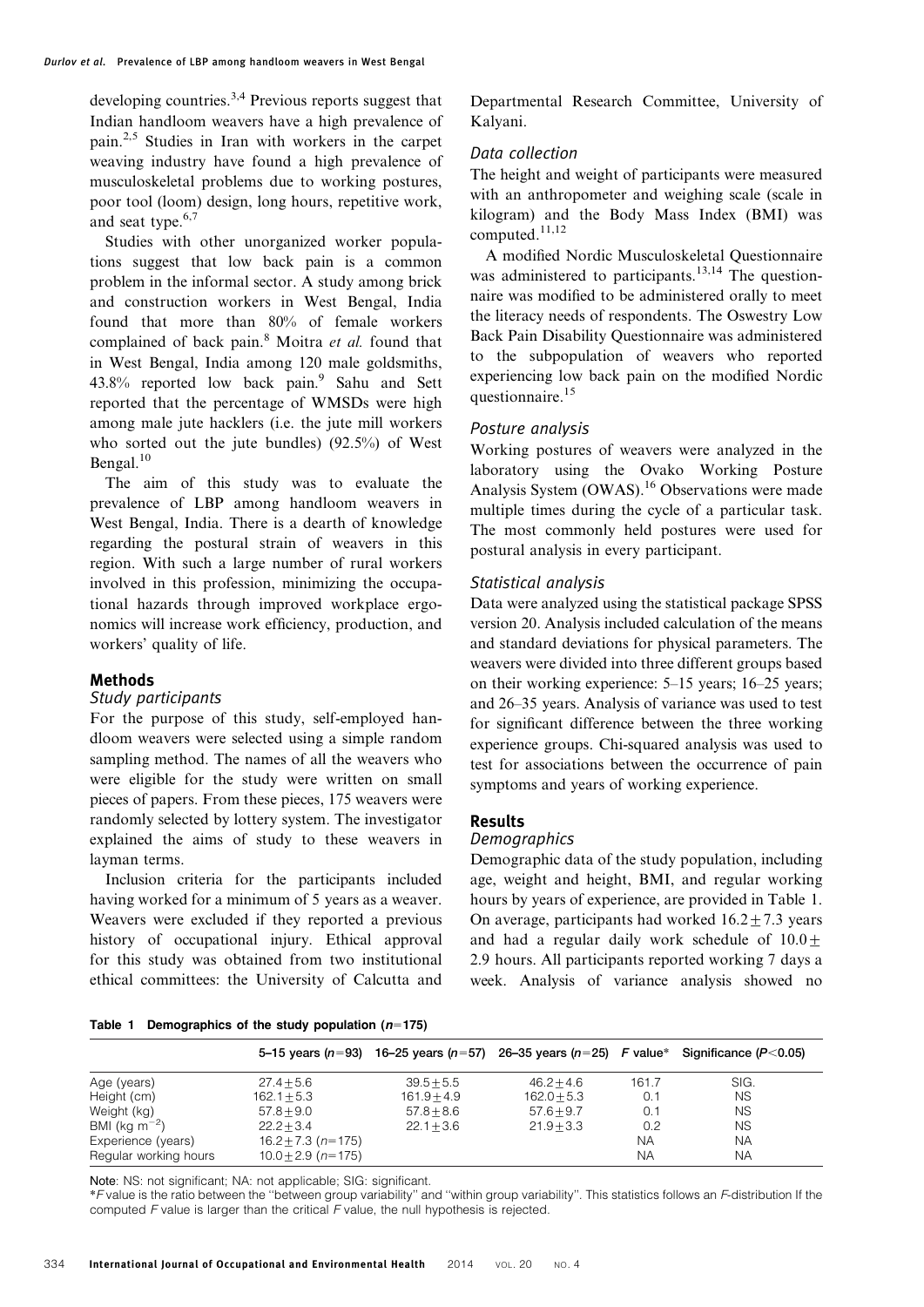

Figure 1 Pain by body part in handloom weavers  $(n=175)$ .

significant differences in height, weight, or BMI by years of working experience.

# Prevalence of LBP

Figure 1 shows the results of the Nordic Questionnaire analysis. The analysis revealed that the most affected body part was the lower back (68%), followed by arm (49.7%), upper back (44%), knee (38%), shoulder (39.4%), wrist (35.4%) and neck (35.4%). Figure 2 shows the results of the Oswestry Low Back Pain Disability Questionnaire analysis. We found that 2% of the participants reported severe disabilities, 46% reported moderate disabilities, and 52% of the participants reported minimal disabilities.

## Association between pain and years of experience

Table 2 shows the results of the Chi-square analysis. We found a positive, significant association  $(P=0.02)$ between the intensity of low back pain and an increase in years of work experience. No other body parts showed a significant association with years of work experience.



Figure 2 Analysis of Oswestry Low Back Pain Disability Questionnaire.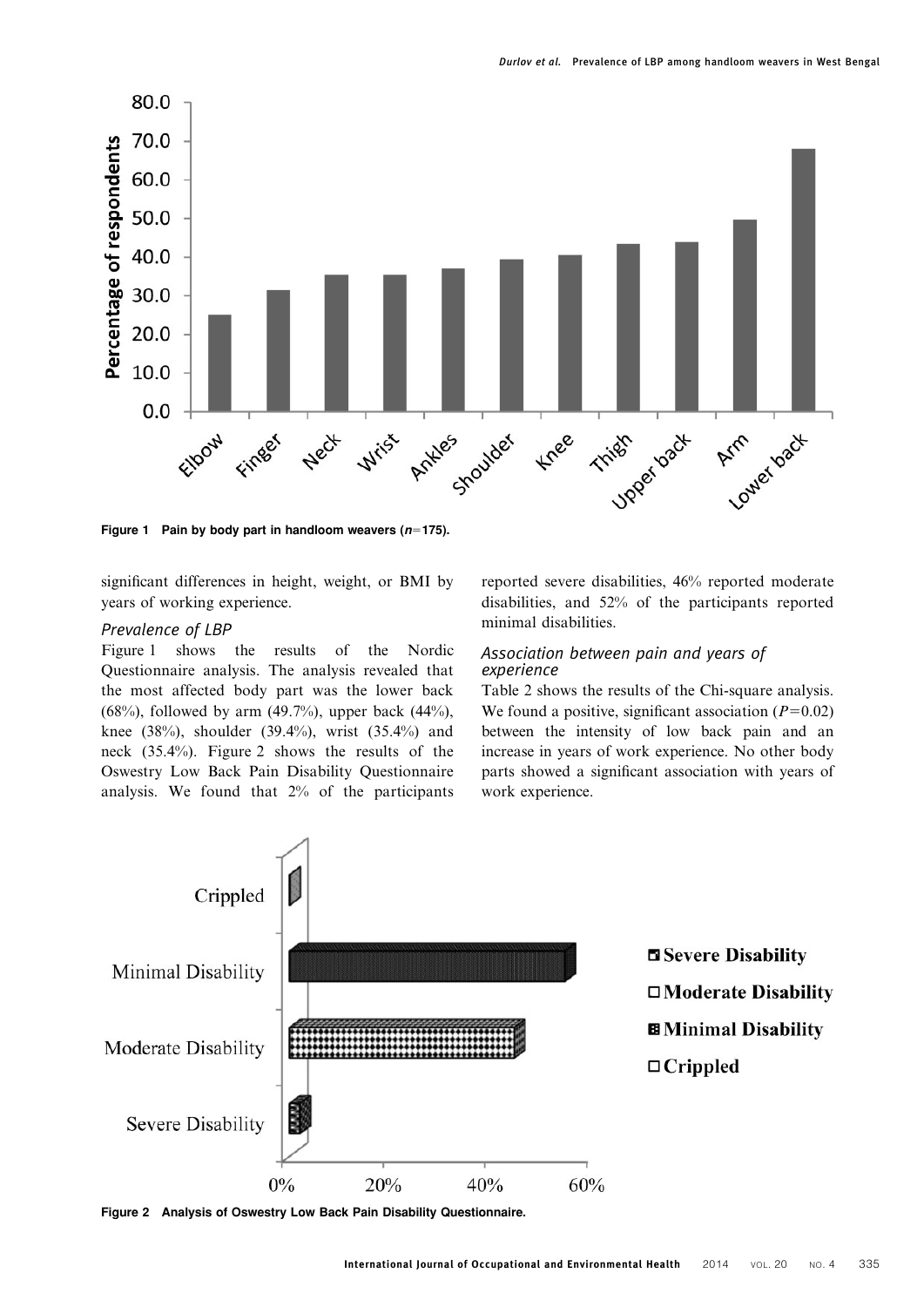#### **Discussion**

Even in our modern times, the traditional cultural activity of handloom weaving is invaluable, and it is essential that weavers are sufficiently cared for and valued as artisans and employees. Moreover, this profession provides the livelihood of a large section of the working population in West Bengal. This study is important not only from the occupational health and financial point of view of the weavers, but also for the sustenance of the aesthetic and cultural value of the handloom weaving profession.

This study presents evidence confirming that the work of weavers is strenuous. Consequently, the weavers suffer from musculoskeletal disorders arising from of a number of reasons — the most relevant being the adoption of a constrained sitting posture for prolong time periods. Among those experiencing musculoskeletal disorders, the most common complaint was LBP. Results from the Body Parts Discomfort (BPD) Scale (Fig. 3) also showed that discomfort in the lower back portion of the body was common among handloom workers. BPD ratings in knee, feet, and waist of the workers were also high. Previous studies have found significant associations between the prevalence of LBP and occupations that require static sitting.17,18 The Oswestry Low Back Pain Disability Questionnaire analysis indicated that participants classified as having minimal disabilities can cope with most daily activities and makes no recommendations for intervention beyond providing advice on proper lifting, sitting, and exercise. Participants with moderate disabilities likely have more difficulty sitting, lifting, and standing, which typically impact their travel, social, and work lives. For people with moderate disabilities, personal care

and sleeping are not grossly affected and pain can typically be managed by relatively simple means such as letting them perform stretching exercises and making them aware of the importance of back rest. For people with severe disabilities, pain is a major problem affecting daily activities. These participants require immediate attention and intervention.

Another finding is the significant association between the intensity of low back pain and the number of years of work experience. This finding is in agreement with prior research. In a previous study with weavers, Banerjee and Gangopadhyay found a significant correlation between pain intensity and years of experience, with people employed for longer periods reporting more pain.<sup>4</sup>

Analysis of the workers weaving postures revealed that the adopted postures were harmful, indicating that corrective measures should be implemented immediately. The pain commonly experienced in the back, knees, and feet is likely explained by the repetitive nature of the work and from maintaining static positions for long time periods. Similar observations were found among the weavers of West Bengal, India by Sahu et al.<sup>2</sup>

The primary findings from this study regarding the occupational risks that likely lead to the high prevalence of musculoskeletal disorders among handloom weavers include: a bent back due to low loom position, insufficient workspace for proper movement (Fig. 4), workspace constraints, muscle exertion, and the repetitive movement of limbs to operate the looms.<sup>19</sup> Nag *et al.* found that among loom weavers, WMSDs result from an interaction between several stressors associated with work and work environment. Prior studies have found that the non-adjustability of

|  | Table 2 Relation between pain intensity in different body parts and years of experience of the participants |  |  |  |  |  |  |
|--|-------------------------------------------------------------------------------------------------------------|--|--|--|--|--|--|
|--|-------------------------------------------------------------------------------------------------------------|--|--|--|--|--|--|

|            |           | 5–15 years $(n=93)$ | 16–25 years ( $n=57$ ) | 26-35 years ( $n=25$ ) | Chi-square | P value |
|------------|-----------|---------------------|------------------------|------------------------|------------|---------|
| <b>LBP</b> | Yes       | 67                  | 41                     | 11                     | 7.72       | $0.02*$ |
|            | <b>No</b> | 26                  | 16                     | 14                     |            |         |
| Neck       | Yes       | 31                  | 23                     | 8                      | 0.91       | 0.63    |
|            | <b>No</b> | 62                  | 34                     | 17                     |            |         |
| Shoulder   | Yes       | 39                  | 23                     | 7                      | 1.63       | 0.44    |
|            | <b>No</b> | 54                  | 34                     | 18                     |            |         |
| Elbow      | Yes       | 25                  | 14                     | 5                      | 0.51       | 0.77    |
|            | <b>No</b> | 68                  | 43                     | 20                     |            |         |
| Wrist      | Yes       | 37                  | 20                     | 5                      | 3.37       | 0.18    |
|            | No        | 56                  | 37                     | 20                     |            |         |
| Upper back | Yes       | 41                  | 27                     | 9                      | 0.91       | 0.63    |
|            | No        | 52                  | 30                     | 16                     |            |         |
| Knee       | Yes       | 37                  | 25                     | 9                      | 0.49       | 0.78    |
|            | No        | 56                  | 32                     | 16                     |            |         |
| Ankles     | Yes       | 33                  | 23                     | 9                      | 0.37       | 0.83    |
|            | <b>No</b> | 60                  | 34                     | 16                     |            |         |
| Arm        | Yes       | 45                  | 31                     | 11                     | 0.89       | 0.64    |
|            | <b>No</b> | 48                  | 26                     | 14                     |            |         |
| Thigh      | Yes       | 40                  | 25                     | 11                     | 0.01       | 0.99    |
|            | <b>No</b> | 53                  | 32                     | 14                     |            |         |
| Finger     | Yes       | 29                  | 18                     | 8                      | 0.00       | 0.99    |
|            | No        | 64                  | 39                     | 17                     |            |         |

Note:  $*P<0.05$ .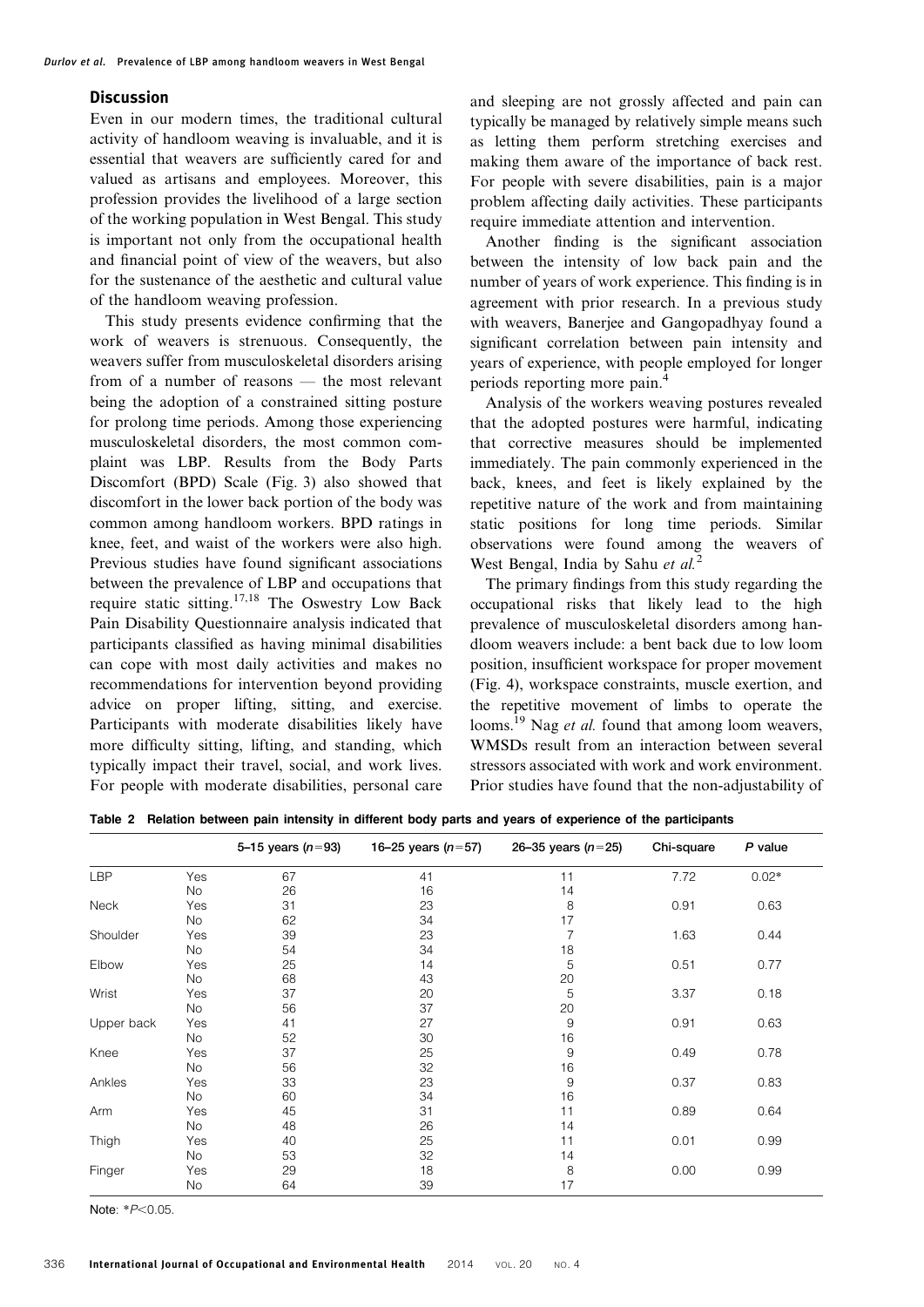

Figure 3 Different discomfort zones of the body as per the Body Part Discomfort (BPD) Scale.

| Serial No. | Posture | <b>OWAS</b> code | <b>Risk</b> | Action to be taken                            |
|------------|---------|------------------|-------------|-----------------------------------------------|
| 1.         | 25      | 2, 1, 7, 2       | Harmful     | Corrective action should be taken immediately |
| 2.         |         | 2, 1, 7, 1       | Harmful     | Corrective action should be taken immediately |
| 3.         | Ê       | 4, 1, 7, 1       | Harmful     | Corrective action should be taken immediately |
| 4.         |         | 2, 1, 7, 2       | Harmful     | Corrective action should be taken immediately |

Table 3 Analysis of handloom weaver's posture while working  $(n=175)$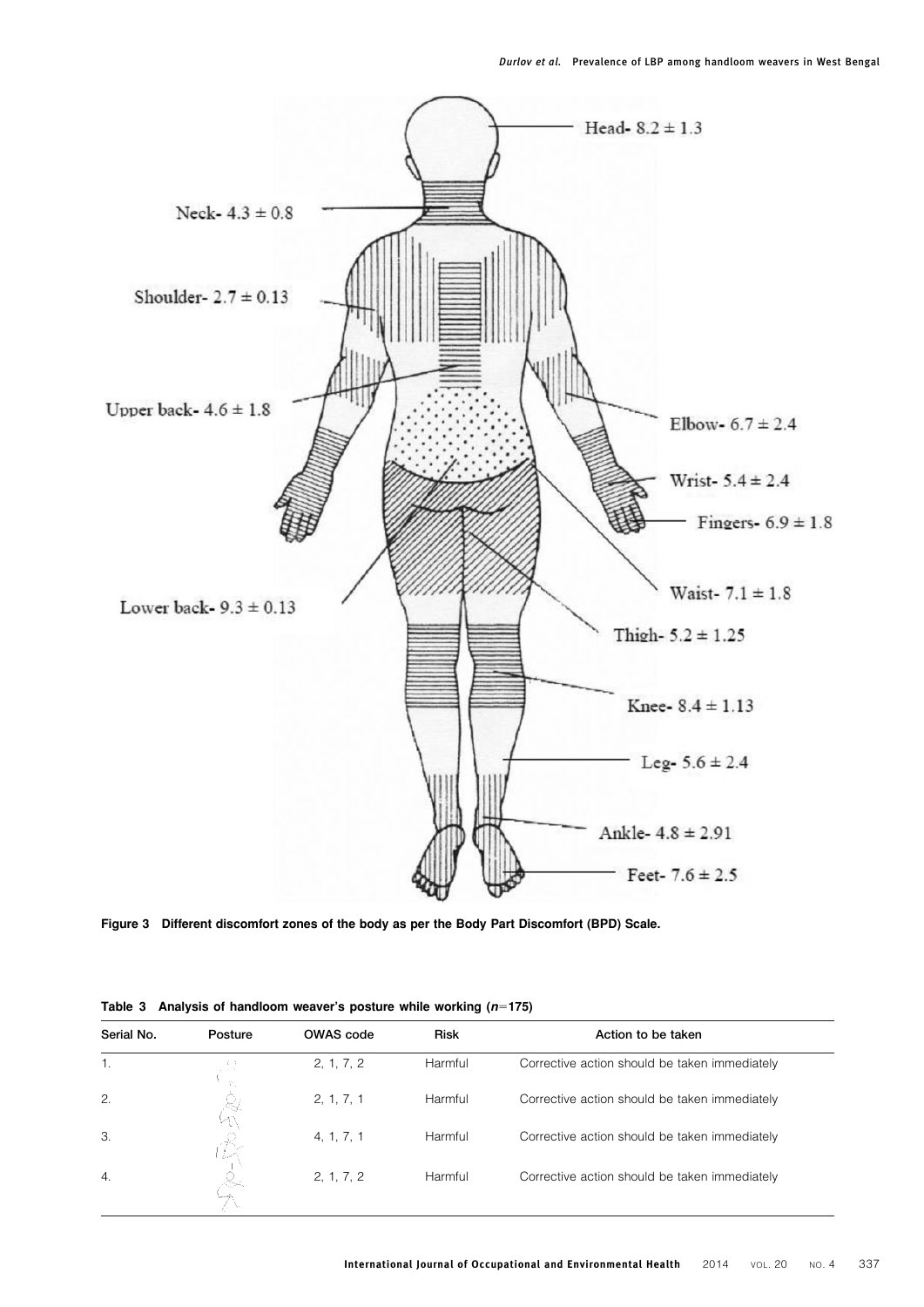

Figure 4 Actual working posture of handloom weaver.

loom workstations place constraints on workers due to anthropometrics and physiological characteristics, contributing to the development of musculoskeletal disorders.<sup>20</sup>

Therefore, the elimination of factors that likely contribute to the weavers' suffering is the prime need of the hour. Since prolonged sitting has been documented to be a strong risk factor affecting the musculoskeletal system in these settings, weavers should introduce frequent rest pauses between two consecutive work cycles by taking short breaks. Moreover, a lumbar support, which can be adjusted in height and thickness, may provide some relief from persistent LBP. Recommendations can be shared with weavers through periodic training programs wherein they can compare their current working conditions to potential improvements. Implementation of such training programs will also provide opportunities to monitor the implementation and regular practice of recommendations.

The unorganized sectors in India support the growth and development of the nation's economy. Approximately 93% of the Indian workforce is engaged in some type of unorganized sector work.<sup>21</sup> We studied one such unorganized sectors in West Bengal, India. In India, there are no regulated or normal working hours, resulting in long work hours in order to secure extra income. Awareness about WMSDs and their impacts on workers health and

productivity are absent among workers. The unorganized work sector is also outside the scope of occupational safety policies or health assessment programs that employees in the organized sector may benefit from. More research into the occupational health hazards faced by employees in the unorganized sector is a necessary starting point to improve the working conditions of these workers.

#### Disclaimer statements

Contributors SD: collect and analyse the data; SC: help in analysis of data; AC: help in collection of data; TD: drafted the paper.

SD: analyze the data; SG: edited the draft; PH: Help in collection of data and drafted the paper; SGM: help in collection of data; KS: help in analysis of data; SS: planning of the study and finalize the draft.

Funding None.

#### Conflicts of interest None.

Ethics approval The Study was approved by Deparmental Research Committee, Department of Physiology, University of Kalyani and human ethics committee, Department of Physiology, University of Calcutta.

#### Acknowledgements

Authors express their sincere gratitude to the handloom weavers who kindly cooperated in the completion of this study.

#### References

- 1 Ministry of Textiles, Government of India. Third National Census of Handloom Weavers and Allied Workers. New Delhi: Development Commissioner (Handlooms), Ministry of Textiles, Government of India; 1997. Available from: http:// handlooms.nic.in/handloom\_census\_2009-10.pdf, accessed on 11.12.2013
- 2 Sahu S, Sett M, Durlov S. An ergonomic study on the musculoskeletal disorders among the male handloom weavers of West Bengal, India. Ind J Appl Physiol Allied Sci. 2012;66(1):16–27.
- 3 Westgaard RH, Winkel J. Ergonomic intervention research for improved musculoskeletal health: a critical review. Int J Ind Ergon. 1997;20:463–500.
- 4 Banerjee P, Gangopadhyay S. A study on the prevalence of upper extremity repetitive strain injuries among the handloom weavers of West Bengal. J Human Ergol. 2003;32:17–22.
- 5 Pandit S, Kumar P, Chakrabarti D. Ergonomics problems prevalent in handloom units of North East India. Int J Sci Res Publications. 2013;3:1–7.
- 6 Choobineh A, Lahmi M, Shahnavaz H, Jazani R, Hosseini M. Musculoskeletal symptoms as related to ergonomic factors in Iranian hand-woven carpet industry and general guidelines for workstation design. Int J Occup Saf Ergon. 2004;4:157–68.
- 7 Choobineh A, Lahimi M, Hosseini M, Shahnavaz H, Jazani K. Musculo-skeletal problems in Iranian handwoven carpet industry. Appl Ergon. 2007;38:617–24.
- 8 Sahu S. Musculoskeletal pain among female labourers engaged in manual material handling task in informal sectors of West Bengal, India. Asian-Pac Newslett Occup Health Saf. 2010;17:58–60.
- 9 Moitra S, Maity SG, Sahu S. Assessment of the musculoskeletal problems of the goldsmiths working in unorganized sectors in West Bengal. J Environ Physiol. 2011;4:34–39.